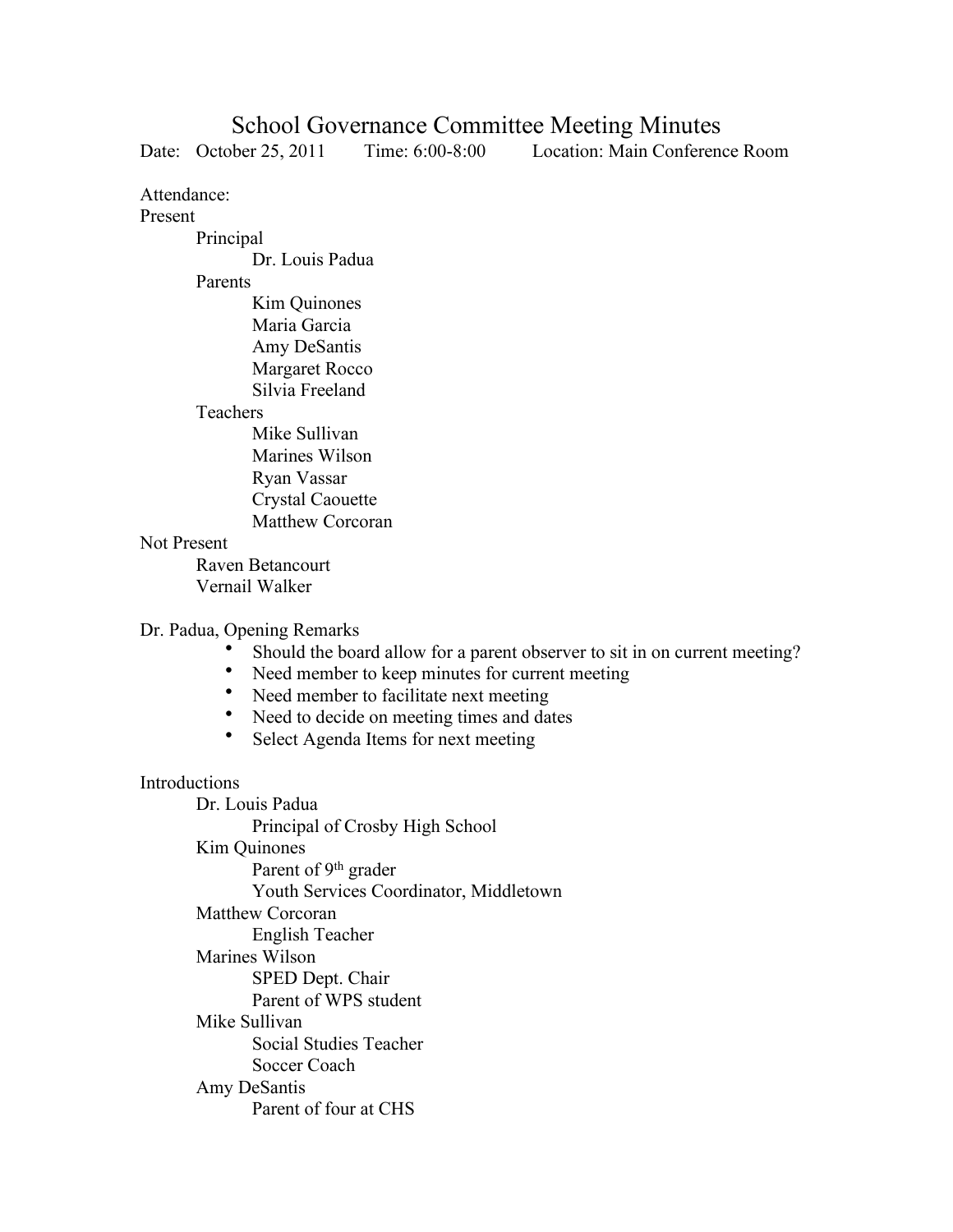Parent Liaison at Generali Margaret Rocco Parent of four CHS students, two current Parent Liaison at Wendel Cross Crystal Caouette Science Teacher Silvia Freeland Parent of CHS student Nurse at Bucks Hill Nursing Home Member of board for CERC Ryan Vassar Former student Science Teacher Real Estate Broker / business owner Maria Garcia Grandparent of CHS student PAL Volunteer PTA member Kingsbury

Discussion of opening meeting to parent observer

- Parent interested in attending meeting as a non voting observer<br>• Procedure for having an alternate raised Tabled until discuss
- Procedure for having an alternate raised **Tabled until discussion of bylaws**
- Procedure for replacing member who leaves Council questioned -- **will refer to law in discussion of bylaws**
- Discussion of opening meetings to any interested member of school community: teachers / parents
- Discussion of opening meetings to general public including members of the press -- **tabled until discussion of bylaws**
- Mr. Vassar introduced motion to allow interested parent into current meeting
	- o Ms. Wilson Seconded
	- **o Unanimous vote in favor**

Discussion of Future Structure of Council and Meetings

- Using set leaders and Robert's Rules of Order raised
- **Council decided to read CABE's Outline of Sample Bylaws before the next meeting in order to make an informed decision**

Mr. Vassar distributed research to be reviewed for next meeting

Selection of Student representatives

- Two representatives are needed, non voting
- Corcoran proposes class representation (1 upper class, one under class)
- Wilson proposes gender representation
- Vassar proposes open elections, not class or gender mandates
- In the end, **majority vote in favor of class representation, not gender**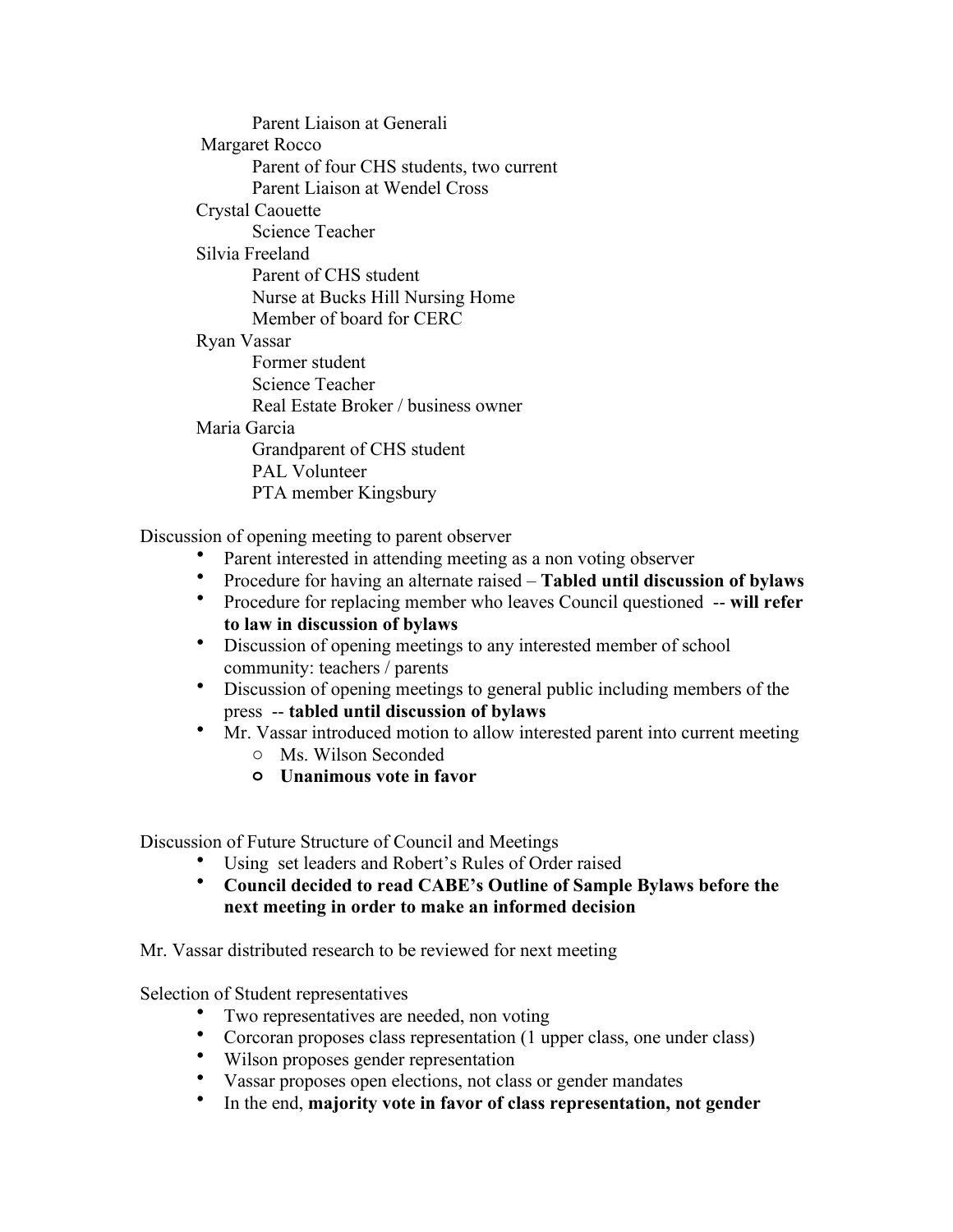- Process of recruiting student representatives
	- o Mr. Vassar proposed morning announcements and use of advisory period
	- o Ms. Wilson proposed a common script to be used in advisory
	- o Voting to be done during advisory
	- o Ms. Garcia raises question of academic criteria for students
	- o Ms. Quinonnes argued against it, others agree
	- o Generally agreed that,
		- Wilson and Corcoran will create a form and information sheet for students to be sent to Council members for feedback by 10/31.
		- Flyers and forms will be distributed on 11/4.
		- Nominations will be collected by Mr. Sullivan by 11/14
		- Elections for students will be conducted on  $11/18$
		- $11<sup>th</sup>$  and 12<sup>th</sup> graders will vote for one from 11<sup>th</sup> and 12<sup>th</sup> grade class
		- $\bullet$  9<sup>th</sup> and 10<sup>th</sup> graders will vote for one from 9<sup>th</sup> and 10<sup>th</sup> grade class

Community Leader Representatives

- Mr. Vassar proposes using Channel 16 and the WPS website to solicit involvement from community leaders
- Ms. Rocco and Ms. DeSantis suggest current Council members directly solicit volunteers from the community, consult with parent liaisons from feeder schools
- Wilson and Corcoran will modify informative pamphlet and draft a letter for nominees
- Interested nominees will write a brief description of
	- o 1) Who they are, and
	- o 2) Why they want to be on the committee
- Nomination material will be delivered to Council members by 11/4
- Completed nominations are due by 11/18

Training for Council through CABE (Connecticut Association of Boards of Education) Dr. Padua distributed brochures and reviewed meeting dates.

Dates: Dec. 4, Jan. 17, Feb. 16

Structure of future meetings

- Mr. Vassar motioned: Decisions will be made with majority vote o All voted in favor except Corcoran, who abstained
- Future meeting will be held on Wednesdays at 4:00 unless the Council agrees on modifications.
- Council set dates for next three meetings on Nov. 30
- Ms. Quinones nominated Mr. Corcoran to take minutes for next meeting. Ms. Wilson seconded. **Unanimous vote in favor.**